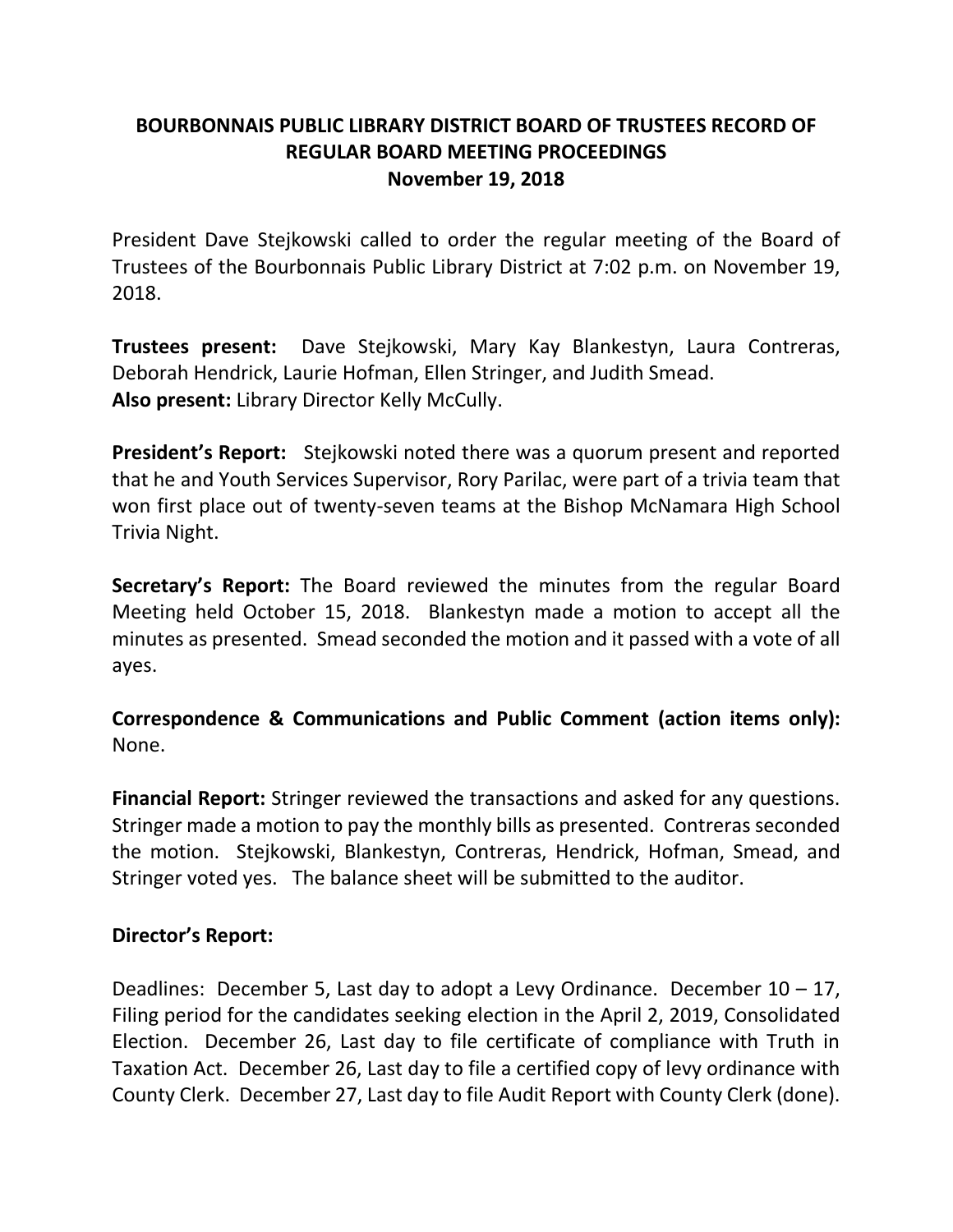December 27, Last day to file Annual Finance Report with Comptroller (auditors submit this). December 31, Last day for the second half year review of the minutes of all closed sessions.

Marketing: Currently 876 people are on the library email list. There are 1,293 likes on Facebook, and 244 followers on Instagram. The October 30, 2018, edition of the Bourbonnais Herald featured an article about the library's Pumpkin Patch Party.

Newsletter: The Bourbonnais Public Library newsletter is now in digital format. The newsletter is available on the library website and is emailed to patrons that join the library's email list. Paper bookmarks with a calendar of monthly events are available at the Circulation Desk.

Community Projects: The Library will participate in the Gallery of Trees at the Kankakee County Museum during the month of December. The Library's tree includes ornaments decorated by library staff members. The Library will host "Reading in a Winter Wonderland" at the Gallery of Trees on Monday, December 17, at 6 p.m. This event is for all ages.

Building & Grounds: On Saturday, November 10, just prior to closing the fire alarm activated due to a problem with the sprinkler system. PIPCO made repairs on Tuesday, November 14, and Ruder Electric is scheduled to finish the repairs. A full report was made by Custodian Bill Johnson.

Painting: Precise Painting finished painting the lobby on Friday, November 16.

Additional security camera: Midwest Integrated Solutions installed an additional exterior camera on the west side of the building after damage to the pergola was discovered. The camera gives a full view of the lawn on the west side of the building, the Community Garden, and the pergola.

Online Resource: A new online resource, Lynda.com, will be launched on December 1, 2018. Lynda (owned by Linkedin) offers thousands of beginners to advanced online training courses that cover technology, business, and creative skills. The new resource will provide opportunities for staff continuing education and will offer library patrons a variety of online learning programs that will be accessible 24/7 from the library website.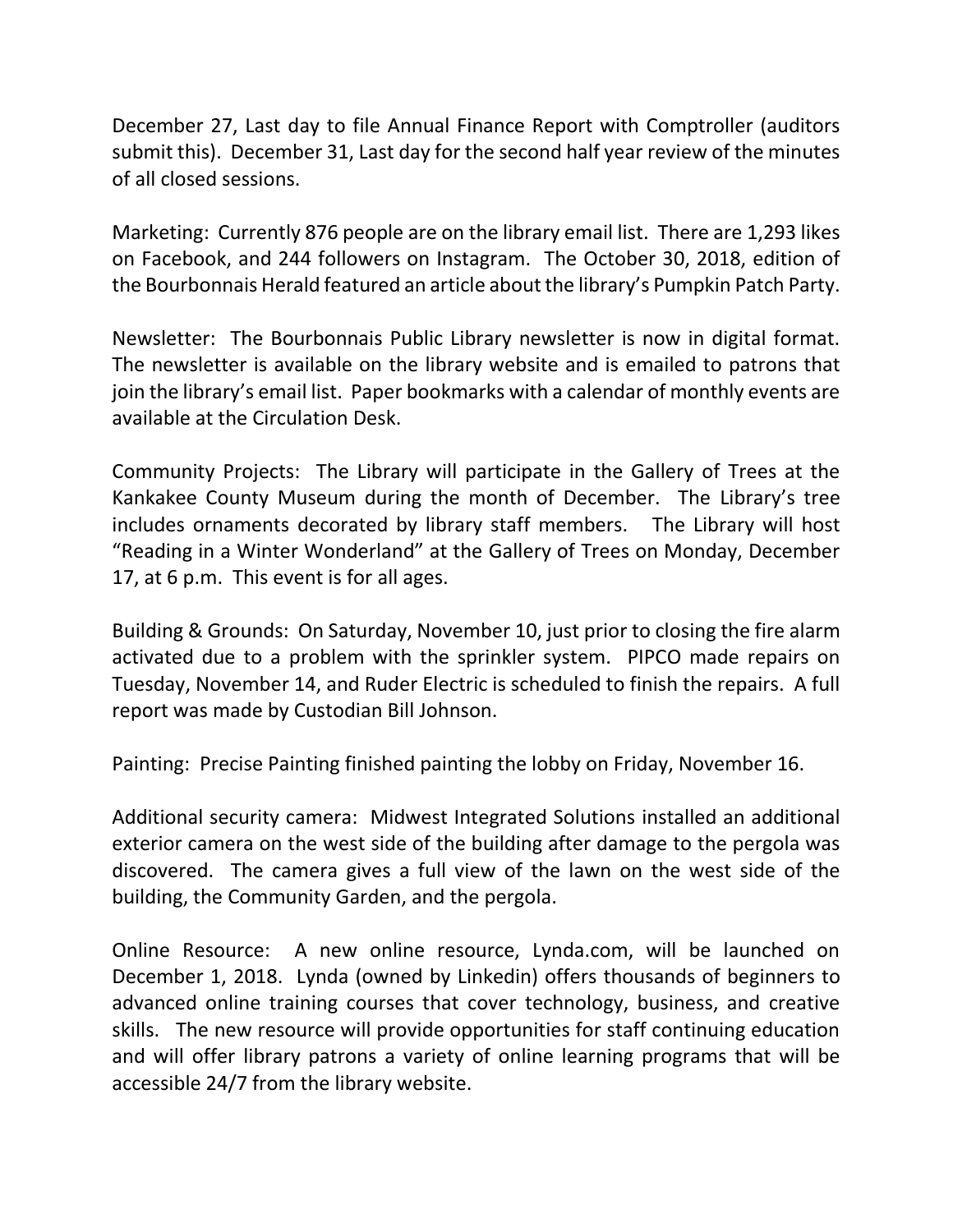Holiday Party: The Holiday Party will be held on Sunday, December 2, at 5:30 p.m. with dinner at 6 p.m. at Rigo's Place located at 164 N. Schulyer Ave. in Kankakee.

Trustee Training: Each year as part of the Per Capita Grant requirements, trustees are asked to complete training. This year trustees are required to review chapters 6-10 of the "Trustee Facts File Third Edition" published by the Illinois State Library. Trustees will be discussing Chapter 8, "Human Resources". Director McCully included a link to access the digital copy.

## **Committee Reports:**

**Personnel:** None. **Finance:** None **Policy Committee:** None **Building and Grounds:** None. **Long Range Planning:** None.

**Unfinished Business:** Review and Approve POS System: Director McCully reviewed a simplified version of the Magna POS System from Today's Business Solutions Inc. This system will be paid for by Per Capita Grant funding. These funds must be spent during this fiscal year and can be used to up-grade or add new technology at the Library. After a brief discussion, Stringer made a motion to approve the POS System purchase and Credit Card Terminal rental as outlined by McCully. Smead seconded the motion and it passed with all ayes.

## **New Business:**

Discuss Mobile Hotspots: Director McCully explained Mobile Hotspots from Mobile Beacon, a partnering solution for municipalities, schools, libraries, and nonprofits. The Library will circulate ten hotspots in partnership with Bourbonnais Elementary School District and Bradley-Bourbonnais Community High School. The Districts have both agreed to sponsor the annual service fees (five per district) for the mobile devices. The Library would have the responsibility of managing the program. Students, with a required parent signature, would be able to take the hotspots from the Library. There is the option of getting ten more hotspots next year.